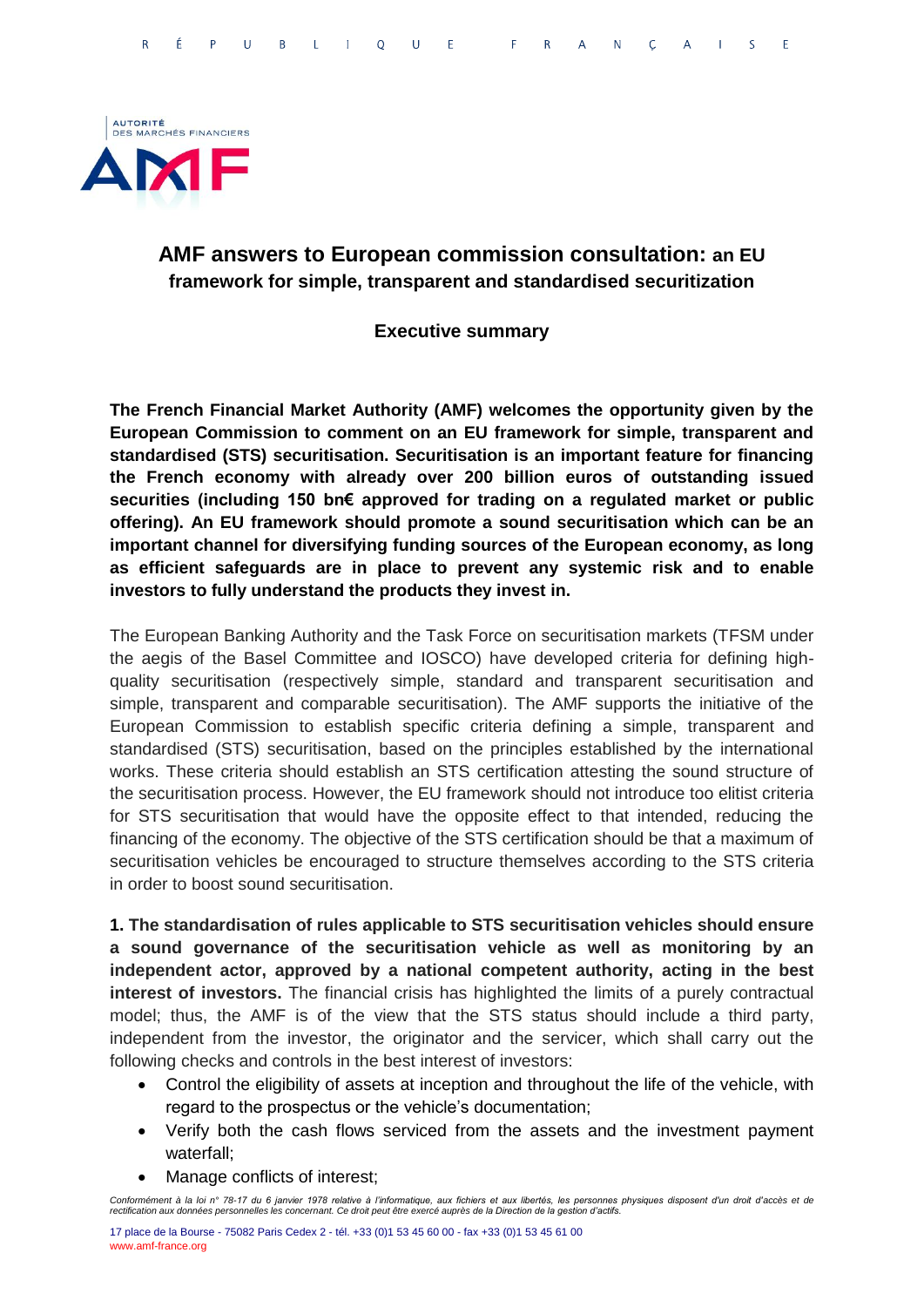

- Manage the risks, including operational risks even if they are not explicitly provided for in the vehicle documentation (for example replacement of an actors of the structure) or related to the changing risk of the underlying assets; and
- Check the retention requirement of an economic interest.

In order to be approved by the national competent authority, the actor shall demonstrate its capability, especially in terms of resources and expertise, to perform these verifications, similarly to an alternative investment fund manager seeking authorisation from its NCA prior to managing investment vehicles. Such a framework would provide for an efficient ongoing supervision by NCAs, as well as the ability to control and sanction misbehaving actors. An authorised actor could then be granted a European "management" passport.

### **2. The STS label should be dissociated from the credit risk of the underlying assets in order to focus on simplifying the investors' analysis by guaranteeing the quality of the securitisation structure and limiting the conflicts of interest**. **These STS vehicles could benefit from a European marketing passport**.

The AMF does not wish to limit STS certification to securitisation transactions with only very highly credit-rated assets or to securitisation solely designed to relieve bank's balance sheets. STS certification must certify a sound structure that allows the investor to properly analyse the credit risk of the underlying assets. If the STS certification were to judge the quality of the underlying assets, it would become a guarantee of the quality of the securitisation and investors, relying on this label, might not perform the necessary due diligence any more. Thus, AMF considers that a simple, transparent and standardised securitisation can include a vast range of assets in terms of credit risk, provided that the securitisation structure is satisfactory and that the credits are properly underwritten. For capital requirement purposes, additional criteria on the credit risk of the assets could be included, within a modular approach, in addition to the STS certification.

**3. The implementation process will be crucial for the european framework on STS securitisation to be sound and successful. First, the actor in charge of the governance of the vehicle should be approved for that purpose by a national competent authority (NCA). Then, a public authority should certify the STS criteria of the securitisation process.** The AMF believes that the STS certification should not be self-awarded. The certification of the STS status should be granted by a public authority, which is legitimate and powerful enough to withdraw the certification during the life of the securitisation if necessary. Moreover, the AMF would like to emphasise the importance of a consistent interpretation of STS criteria in all EU members states, especially given the mobility of special purpose vehicles. In order to achieve such consistency, the certification will either have to be done directly by an European supervisory authority (ESA) or by NCAs. In the first case, where an ESA were to award the STS status, the day-to-day analysis of securitisation vehicles could be externalised to a private entity as long as the ESA retains responsibility and takes all key decisions. In the second case, a certification by a National Competent Authority could be done together with approving the monitoring actor. Any solution would have implementing costs associated; nevertheless, it is worth pointing out that it is already very common for NCAs to grant authorisations on a day to day basis to both funds and fund managers.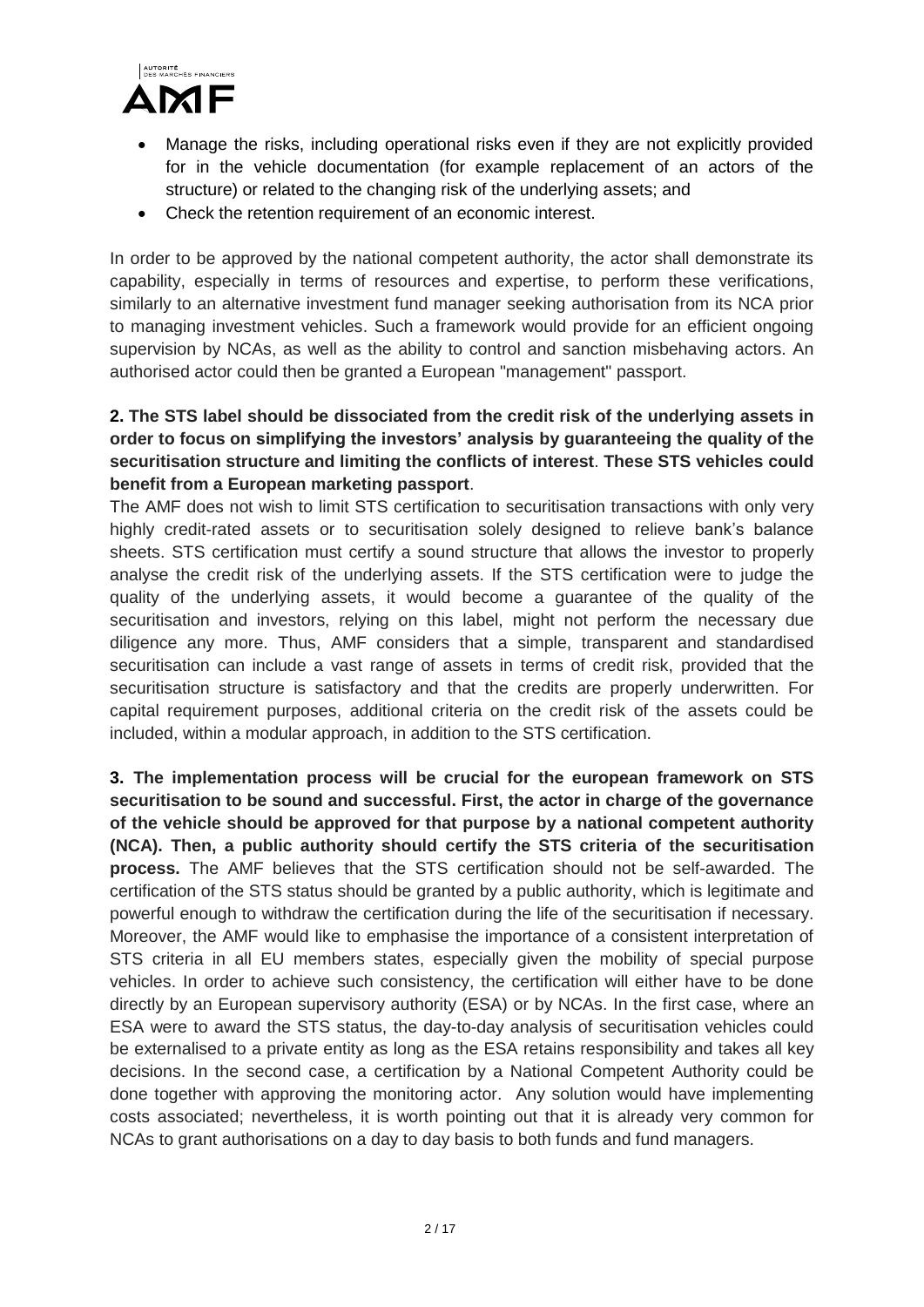

**4. AMF is of the view that specific criteria should be introduced for ABCP, which are an effective channel for financing the economy and should be able to qualify for the STS label**. While some general criteria such as payment history of underlying assets or the absence of re-securitisation should be adapted in order not to exclude all ABCPs, tailored criteria must curtail certain ABCP specific risks. Alternative criteria for these vehicles could include the following: a guarantee awarded by an approved credit institution (especially in case of maturity mismatch between assets and liabilities), limiting derivatives to interest rate or currency hedging, introducing of diversification ratios and making criteria consistent with those relating to eligibility to money market funds.

**5. For STS securitisation, the verification of retention of a net economic interest by the originators, sponsors or original lenders should be performed by the public authority certifying the STS criteria.** According to CRR, the investing institution should analyse the information disclosed by originators, sponsors or original lenders to specify the net economic interest that they maintain, on an ongoing basis, in the securitisation (indirect approach). This due diligence is in practice very difficult for investors who can only rely on the statement of the retainer. In the case of an STS securitisation, the AMF is of the opinion that this obligation should be borne by the actor aforementioned approved independent third party responsible for the securitisation (direct approach) or by the authority which will assess the compliance of the securitisation vehicle with the STS criteria.

For non-STS securitisation, a review could be undergone to analyse whether the verification of the retention should be borne by a regulated party to the securitisation process (e.g. sponsor if it is a credit institution or an investment firm), when such an actor exists.

As far as the level of retention of a net economic interest is concerned, the **AMF would not support to reduce the current 5% minimum threshold** to ensure a significant alignment of interests.

**6. The AMF supports the establishment of a new specific EU legislation on securitisation that would include a single definition of securitisation by combining the measures applicable to securitisation present in several European sectorial texts. A European legal securitisation vehicle could help enhance standardisation and would be appealing to investors if strong and sound governance is ensured.** The revival of securitisation should not be limited to the definition of a high quality STS securitisation but should also ensure consistency between the various European sectorial regulations. A securitisation regulation should move from the current fragmented regulations dedicated to sectorial actors to a consistent treatment of securitisation. The regulation could start by standardising the legal documentation which would be a major step forward, and then, in a second phase, create a legal European vehicle for STS securitisation. Such a solution would be ambitious while workable from the standpoint of practicability. Collective vehicles such as European Long Term Investment Funds, European Venture Capital Funds and Social Entrepreneurship Funds highlight the possibility to achieve a common framework while facing different national regimes.

A European legal vehicle for STS securitisation would create a thorough standardisation at European level by substituting the European legal rules to national specificities. It would thus ensure fair competition (level playing field) between actors in different Member States and facilitate the establishment of a European passport for securitisation. The AMF is therefore in favor of such a new legal status, provided that the governance of the vehicle is sound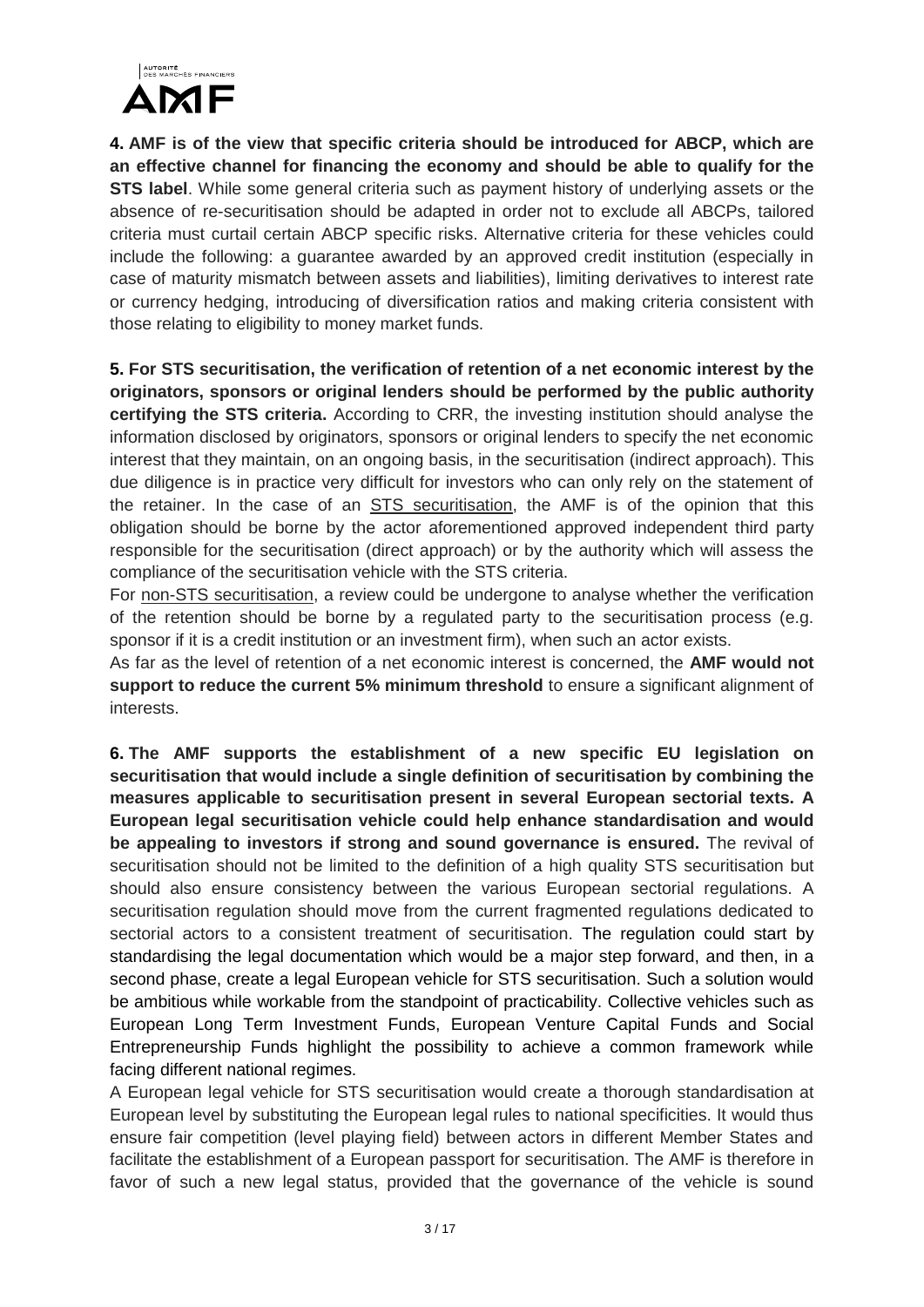

(performed by an independent actor, approved by a competent authority, acting in the interest of investors), the labelling is done by a public authority and the vehicle takes into account the specificities of the underlying assets. The "true sale" of the assets to the vehicle to ensure investors have an easy access to underlying assets would also be a crucial component of a new legal vehicle.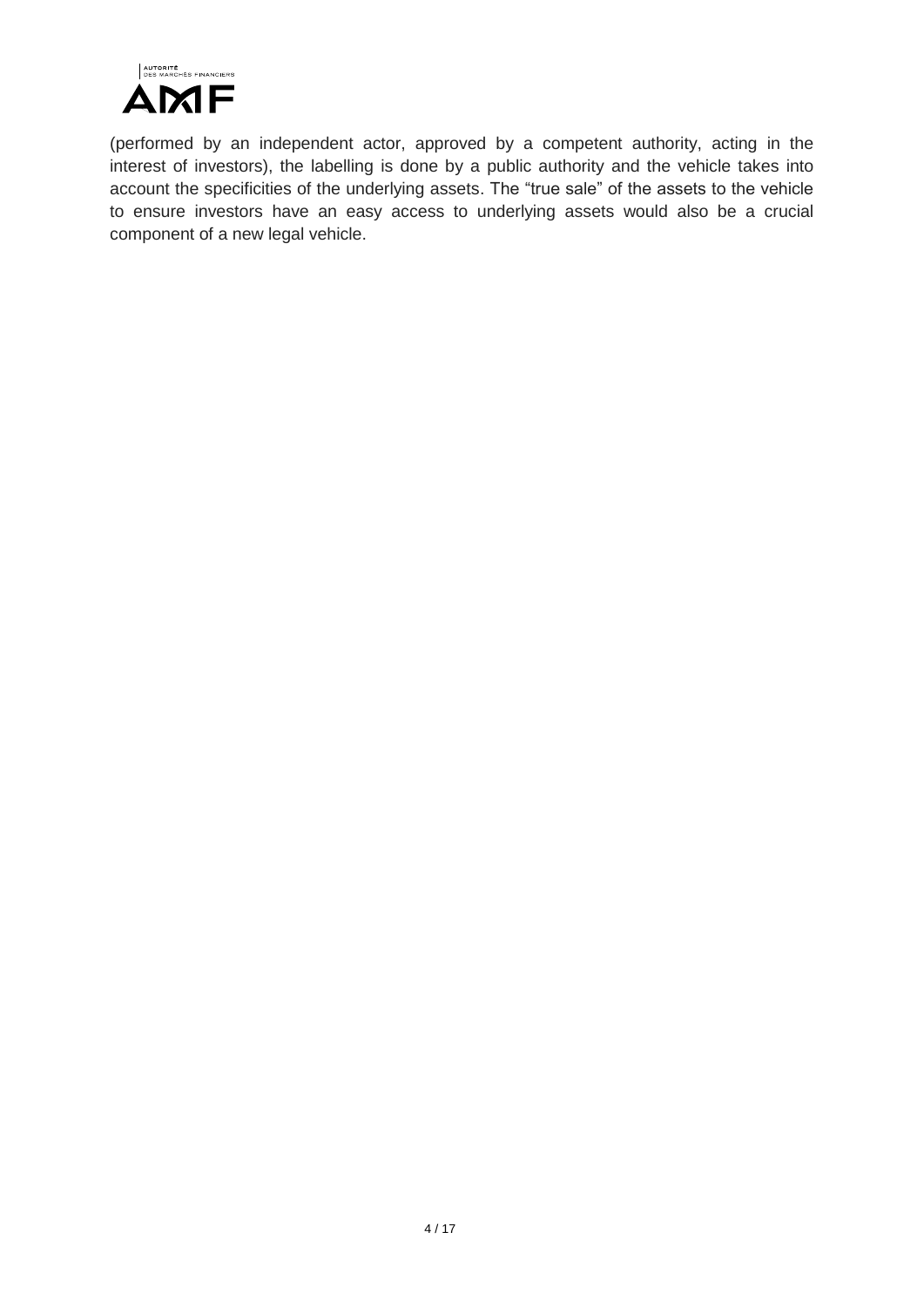

# **Answers to the Consultation questions**

## **1. Identification criteria for qualifying securitisation instruments**

*A. Do the identification criteria need further refinements to reflect developments taking place at EU and international levels? If so, what adjustments need to be made? B. What criteria should apply for all qualifying securitisations ('foundation criteria')?*

## **The foundation criteria identifying simple, transparent and standardised (S.T.S) securitisation should be detailed enough to define a sound securitisation process but should be dissociated from the credit risk on the underlying assets.**

The European Banking Authority and the Task Force on securitisation markets (TFSM under the aegis of the Basel Committee and IOSCO) have developed criteria for defining highquality securitisation The criteria proposed by the EBA and BCBS-IOSCO are a very good starting point and encompass many common features, especially in terms of governance.

i. As far as the **asset risk** is concerned, based on the IOSCO-BCBS criteria for identifying simple, transparent and comparable securitisations, the AMF would like to emphasize the following as key elements of the European simple transparent and standardised securitisation:

- The **foundation criteria should focus** on the consistency of the underwriting, the homogeneous nature of assets and the asset selection and transfer (true sale). These criteria should ensure that investors aren't misled on the quality of the assets.
- The asset performance history requirement should be **differentiated depending on the underlying asset class**. Indeed data on the asset performance history might be difficult to obtain for certain asset classes. For SMEs, for example, it might be difficult to have enough history for a given small enterprise but possible to obtain data on similar companies. A transition period for these transparency requirements for S.T.S. securitisation would help actors bear the extra costs.
- The payment status, ongoing data and asset performance history might be problematic when they are incompatible with national privacy or consumption laws. Loan level data might be limited by available loan information and a three-year track record of credit difficulties is incompatible with French law.

ii. The EU framework should not introduce too elitist criteria for STS securitisation that would have the opposite effect to that intended, reducing the financing of the economy. Indeed should criteria for STS be too restrictive, the certification would penalise a large segment of the market as non-qualifying securitisation. **The objective of the STS certification should be to encourage as many securitisation vehicles as possible to be structured according to the STS criteria in order to boost sound securitisation**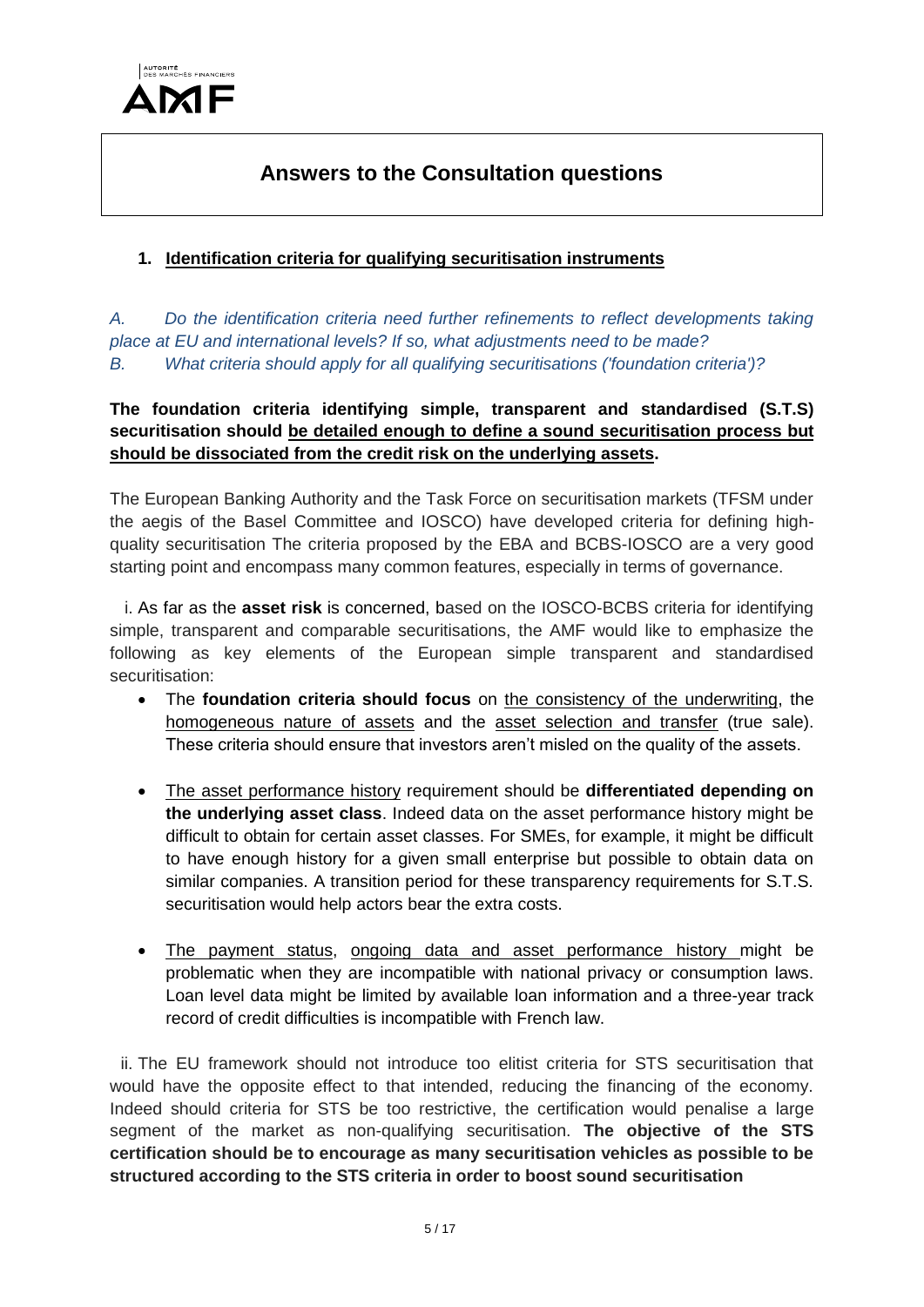

Some Collateralised loan obligations (CLO), for example, should be eligible to S.T.S. certification as long as during the securitisation lifetime the underlying assets are chosen according to a non-discretionary predefined process. While AMF agrees with EBA and BCBS-IOSCO that active securitisation should not be qualified as simple securitisation, it considers that some CLOs sourced with loans purchased on the secondary market could be eligible when the choice of the underlying asset is made in line with liabilities and not for an arbitrage purposes. However, STS securitisation should not be limited to static securitisation as assets can be added to recharge the vehicle according to the selection criteria of the securitisation.

iii. **The STS label should be dissociated from the credit risk of the underlying assets** in order to focus on simplifying the investors' analysis by guaranteeing the quality of the securitisation structure and limiting the conflicts of interest. The AMF does not wish to limit STS certification to securitisation transactions with very well credit-rated underlying assets or solely designed to relieve bank's balance sheets. STS certification must certify a sound structure that allows the investor to properly analyse the credit risk of the underlying assets. The STS certification should contribute to the detoxification of investors to credit rating agencies by providing them with simple, transparent and standardised information. Thus, the AMF considers that a single, transparent and standardised securitisation can include a vast range of assets in terms of credit risk, provided that the securitisation structure limits other operational risks, specifically credit underwriting, and gives the investor clear information to assess the risk on the assets. The underwriting quality of the underlying assets is indeed essential in order to avoid a resurgence of flawed "originate to distribute" models.

**In addition to foundation criteria that define a STS label, additional risk factors on the underlying assets could qualify the structure or a specific tranche to a specific prudential treatment.** 

iv. The financial crisis has shown the limits of purely contractual special purpose vehicles in which no party has the resources to monitor the deterioration of risks or enough power to act on behalf of investors when an event unreferenced in the legal documentation occurs. The **structural risks** as well as **the fiduciary and servicer risk defined by EBA or IOSCO** are therefore key identification criteria to establish a STS certification attesting the sound structure of a securitisation process. The STS criteria should guarantee that the **governance of the securitisation vehicle is ensured by an independent actor, approved by a competent authority, acting in the best interest of investors**. STS securitisation vehicle must include a third party, independent from the investor, the originator and the servicer, which will be approved *ex ante* by a competent national authority and shall demonstrate competence, particularly in terms of resources and expertise, to carry out the following checks and controls in the best interest of investors:

- Control the eligibility of assets during the structuring of the vehicle and throughout its life, with regard to the prospectus or the vehicle's regulation;

- Verify the cash flows serviced from the assets and the investment payment waterfall;

- Manage conflicts of interest;

- Manage the risks, including operational risks if they are not explicitly provided for in the vehicle documentation (for example the replacement of an actor of the structure) or related to the changing risk of the underlying assets; and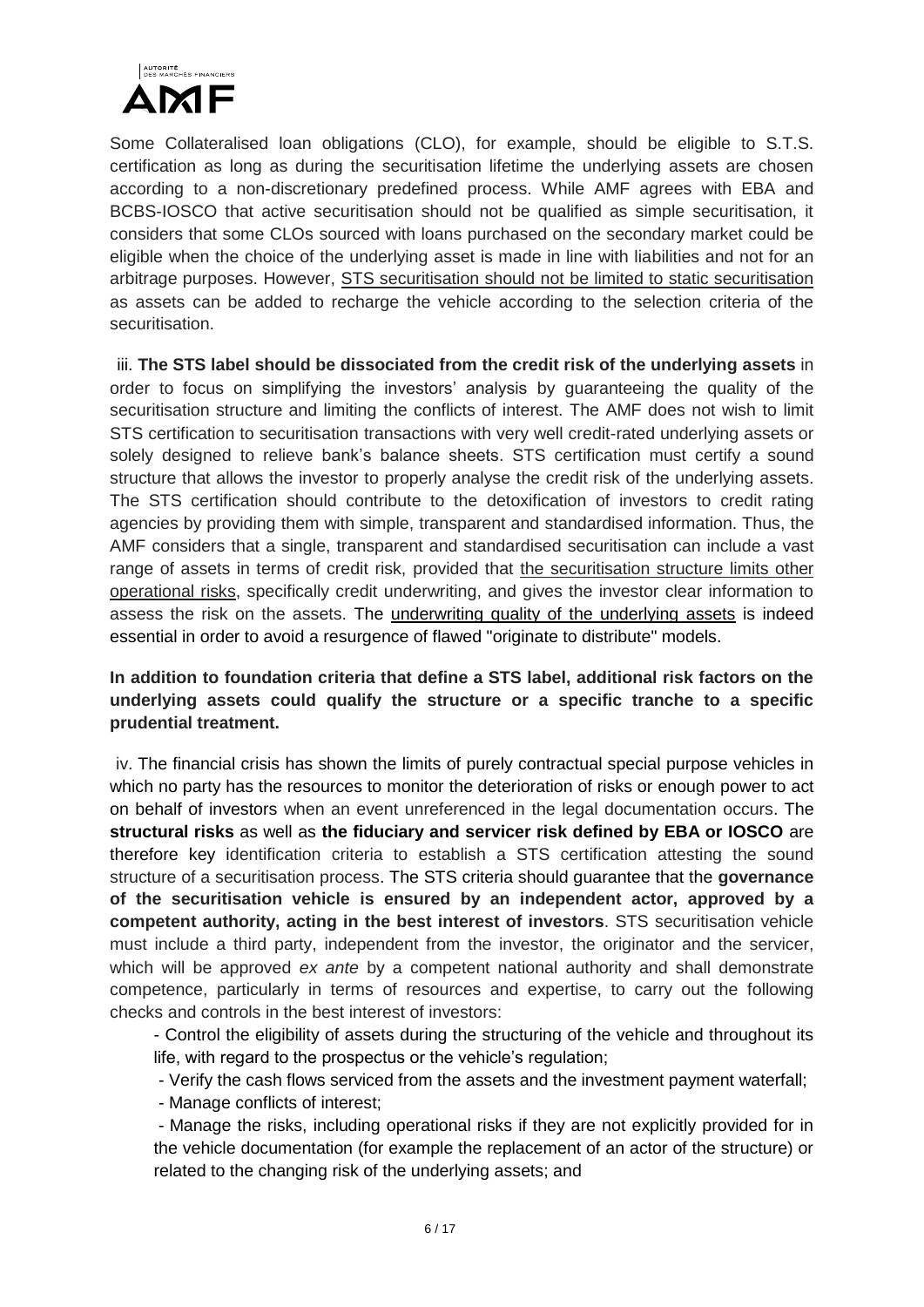

- Check the retention requirement of an economic interest.

The sound governance of the securitisation structure shall not replace investors' due diligence but provide an additional security with extra transparency and limited conflicts of interest.

v. In addition to existing criteria, the AMF would support the addition of **an extra criterion on the simplicity of the waterfall payment and the complexity of credit enhancement mecanisms**. In order for investors' due diligence to be as standard and straightforward as possible, the complexity of the waterfall and the credit enhancement mechanisms should be limited.

## **2. Criteria for short term instruments**

*A. To what extent should criteria identifying simple, transparent, and standardised shortterm securitisation instruments be developed? What criteria would be relevant?*

Short term securitisation constitutes an important channel to fund the economy efficiently and the AMF believes that ABCP should be able to qualify for S.T.S. securitisation.

The AMF believes ABCP have specific characteristics that require tailored criteria especially as far as **asset performance history**, **payment status of underlying assets and reporting requirements** are concerned. In particular, the payment status must allow prime debtors or prime debt transferor to access the ABCP market. These tailored criteria must also curtail certain specific risks specific to ABCP. Alternative criteria for these vehicles could include the following: a guarantee awarded by an approved credit institution (especially in case of maturity mismatch between assets and liabilities), limiting derivatives to interest rate or currency hedging, introducing diversification ratios and making criteria consistent with an eligibility to monetary market funds.

### *B. Are there any additional considerations that should be taken into account for shortterm securitisations?*

One of the main features of short term securitisation is **the revolving process.** Therefore, it is important that maturity mismatches (maturity of assets longer than that of liabilities) be limited and that the reloading of assets be supported or guaranteed by an external credit support. Moreover, companies that manage their cash positions by securitising their receivables can become highly reliant on the ongoing financing facility provided by ABCPs, which should therefore include a reliable revolving process.

Simple, transparent and standardised ABCP should also comply **with diversification ratios** to limit the reliance on one originator/seller and should therefore allow multi-seller programs<sup>1</sup>. Criteria for STS ABCP should also be coherent with **eligibility criteria for money market funds (MMF)** as this will increase their market liquidity.

<sup>-</sup><sup>1</sup> Special purpose vehicle that provides financing for pools generated by multiple, unaffiliated originators/sellers.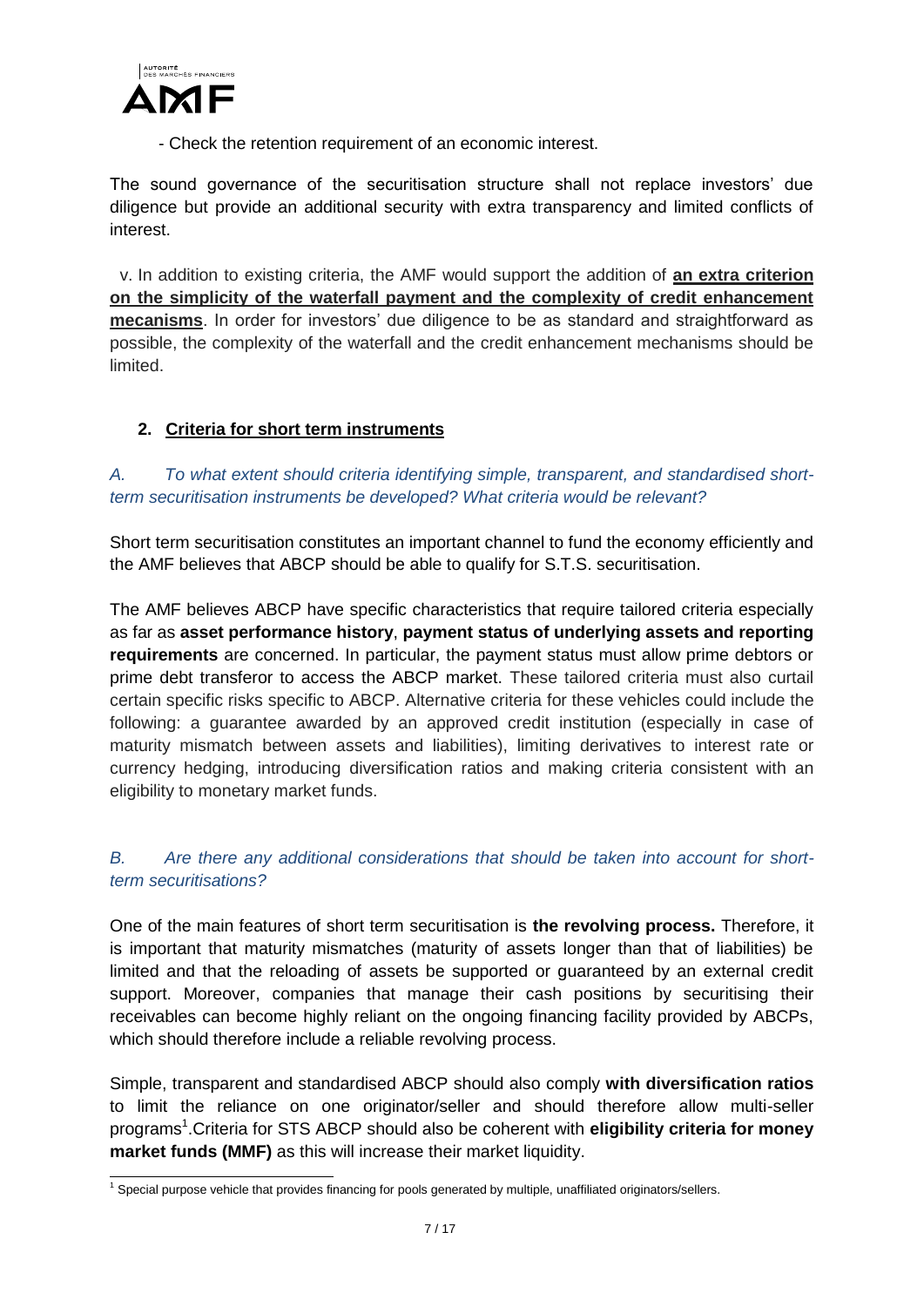

#### **3. Risk retention requirements for qualifying securitisation**

## *A. Are there elements of the current rules on risk retention that should be adjusted for qualifying instruments?*

Retention rules are a crucial feature of the current regulatory framework to ensure the alignment of interests with investors. **STS securitisation should not benefit from any special treatment as far as the 5% minimum retention is concerned.**

#### *Extra comment:*

CRR rules are out of the direct jurisdiction of the AMF. However, retention requirements as a whole could be reviewed to clarify the actor retaining the economic interest in the case where assets are bought on the secondary market.

The implementation of risk retention rules for Managed CLOs has indeed raised a legal issue in relation to the identification of the retainer within this specific class of securitisation transactions. The terms 'originator' or 'sponsor' as used in Article 4 paragraph , (13) and (14) of the regulation (EU) No 575/2013 do not match the usual roles played by the parties involved in a Managed CLO transaction. In particular, the sponsor of the managed CLO is usually not qualified to perform long term active portfolio management and needs to outsource it while retaining the full responsibility. The asset manager that performs the portfolio management cannot qualify as a sponsor as its regulatory status (authorised under AIFMD) is often not compatible with the corresponding definition of a sponsor. One solution might be to open the definition of sponsor to asset managers.

*B. For qualifying securitisation instruments, should responsibility for verifying risk retention requirements remain with investors (i.e. taking an "indirect approach")? Should the onus only be on originators? If so, how can it be ensured that investors continue to exercise proper due diligence?*

**For STS securitisation, the verification of retention of a net economic interest by the originators, sponsors or original lenders could be done by the approved actor in charge of the governance of the vehicle or by the public authority certifying the STS criteria.** According to CRR (art. 406), the investing institution should analyse the information disclosed by originators, sponsors or original lenders to specify the net economic interest that they maintain, on an ongoing basis, in the securitisation (indirect approach). This approach was useful to prevent European investors from investing in non-EU securitisation that do not respect retention rules. However, the approach is not fully efficient because it is difficult for investors to verify the retention and they heavily rely on the information provided in the securitisation documentation. In the case of an **STS** securitisation, the AMF is of the opinion that this obligation should be borne by the aforementioned approved independent third party responsible for the securitisation (direct approach) or by the authority which will assess the compliance of the securitisation vehicle with the STS criteria. The direct approach would help investors of STS securitisation to focus on due diligences on the risk of underlying assets.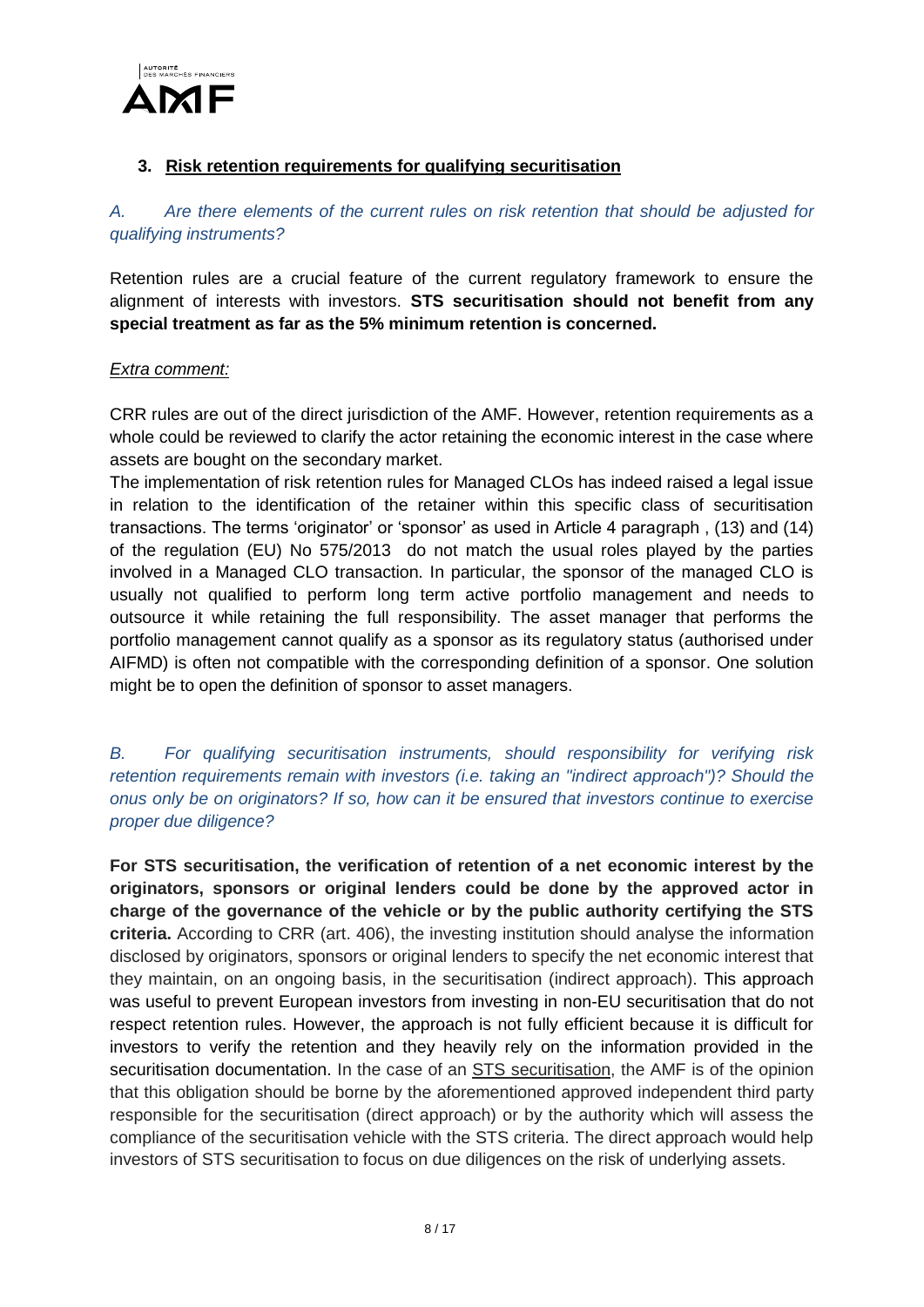

For non-STS securitisation, a review could be undergone to analyse whether the verification of the retention should be borne by a regulated actor of the securitisation process (e.g. sponsor if it is a credit institution or an investment firm), when such an actor exists.

### **4. Compliance with criteria for qualifying securitisation**

*A. How can proper implementation and enforcement of EU criteria for qualifying instruments be ensured?*

The criteria should define a certification that can be awarded to a vehicle if its structure is simple, transparent and standardised. Given that AMF believes that the STS certification should not assess the credit risk of the underlying assets, it should apply to the whole vehicle and not to a given tranche.

A certification awarded ex ante by a public authority would help ensure an efficient ongoing supervision by NCAs, as well as the ability to control and sanction misbehaving actors.

#### *B. How could the procedures be defined in terms of scope and process? (private organization or public authority?)*

**The implementation process will be crucial for the european framework on STS securitisation to be sound and successful. First, the actor in charge of the governance of the vehicle should be approved for that purpose by a national competent authority (NCA). Then, a public authority should certify the STS criteria of the securitisation process.** The AMF believes that the STS certification should not be self-awarded. The actor in charge of managing risks of the securitisation should be approved *ex ante* by the NCA in order to allow an efficient ongoing supervision of the actor by the authority. The certification of the STS status should be granted by a public authority which is legitimate and powerful enough to withdraw the certification during the life of the securitisation if necessary. Moreover, AMF would like to emphasise the importance of a consistent interpretation of STS criteria in all EU members states, especially given the mobility of special purpose vehicles. In order to achieve such consistency, the certification will either have to be done directly by an European supervisory authority (ESA)or by NCAs but with thorough ESMA supervision. In the first case, where an ESA were to award the STS status, the day-to-day analysis of securitisation vehicles could be externalised to a private entity as long as the ESA retains responsibility and takes all key decisions. In the second case, a certification by a National Competent Authorities could be done together with approving the monitoring actor, incurring little marginal cost for the authority. Any solution would have implementing costs associated; nevertheless, it is worth pointing out that it is already very common for NCAs to grant authorisations on a day to day basis to both funds and fund managers.

#### C. *To what extent should risk features be part of this compliance monitoring?*

In line with BCBS-IOSCO and ECB-BoE public consultation, the AMF does not see the certification mechanism as intended to provide an opinion on credit risks but make investors' assessments of these risks more straightforward. The AMF does not wish to limit STS certification to securitisation transactions with only very highly credit-rated assets or to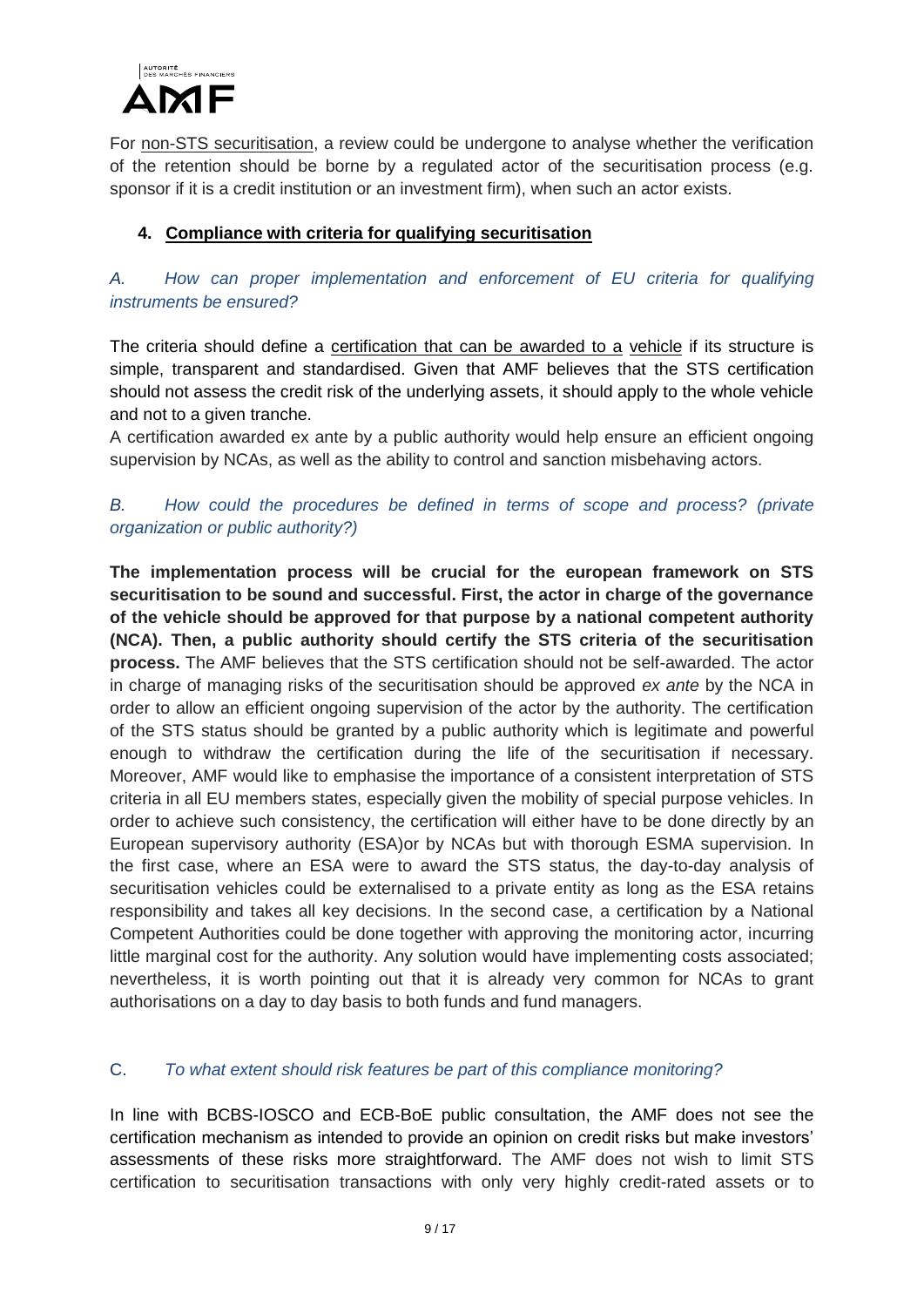

securitisation solely designed to relieve bank's balance sheets. STS certification must certify a sound structure that allows the investor to properly analyze the credit risk of the underlying assets. If the STS certification was to judge the quality of the underlying assets, it would become a guarantee of the quality of the securitisation and investors, relying on this label, may not perform the necessary due diligence any more. Thus, AMF considers that a simple, transparent and standardised securitisation can include a vast range of assets in terms of credit risk, provided that the securitisation structure is satisfactory and that the credits are properly underwritten. For capital requirement purposes, additional criteria on the credit risk of the assets could be added, within a modular approach, in addition to the STS certification.

### 5. **Elements for a harmonised EU securitisation structure**

*A. What impact would further standardisation in the structuring process have on the development of EU securitisation markets?*

*B. Would a harmonised and/or optional EU-wide initiative provide more legal clarity and comparability for investors? What would be the benefits of such an initiative for originators?*

*C. If pursued, what aspects should be covered by this initiative (e.g. the legal form of securitisation vehicles; the modalities to transfer assets; the rights and subordination rules for noteholders)?*

*D. If created, should this structure act as a necessary condition within the eligibility criteria for qualifying securitisations?*

**The AMF supports the establishment of a new specific EU legislation on securitisation that would include a single definition of securitisation by combining the measures applicable to securitisation present in several European sectorial texts. A European legal securitisation vehicle could help enhance standardisation and would be appealing to investors if it ensured strong and sound governance.**

The revival of securitisation should not be limited to the definition of a high quality STS securitisation but should also ensure consistency between the various European sectorial regulations. A securitisation regulation should move from the current fragmented regulations dedicated to sectorial actors to a consistent treatment of securitisation. The regulation could start by standardising the legal documentation which would be a major step forward, and then, in a second phase, create a legal European vehicle for STS securitisation. Although a legal European vehicle might seem ambitious, several examples show that it is workable in practice. For example, the European Long Term Investment Fund (ELTIF) has achieved a common framework in spite of different national regimes.

A European legal vehicle for STS securitisation would create a perfect standardisation at European level by substituting the European legal rules to national specificities. It would thus ensure fair competition (level playing field) between actors in different Member States and facilitate the establishment of a European passport for securitisation. The AMF is therefore in favour of a new legal status, provided that the governance of the vehicle is sound (performed by an independent actor, approved by a competent authority, acting in the interest of investors), the labelling is done by a public authority and the vehicle takes into account the specificities of the underlying assets.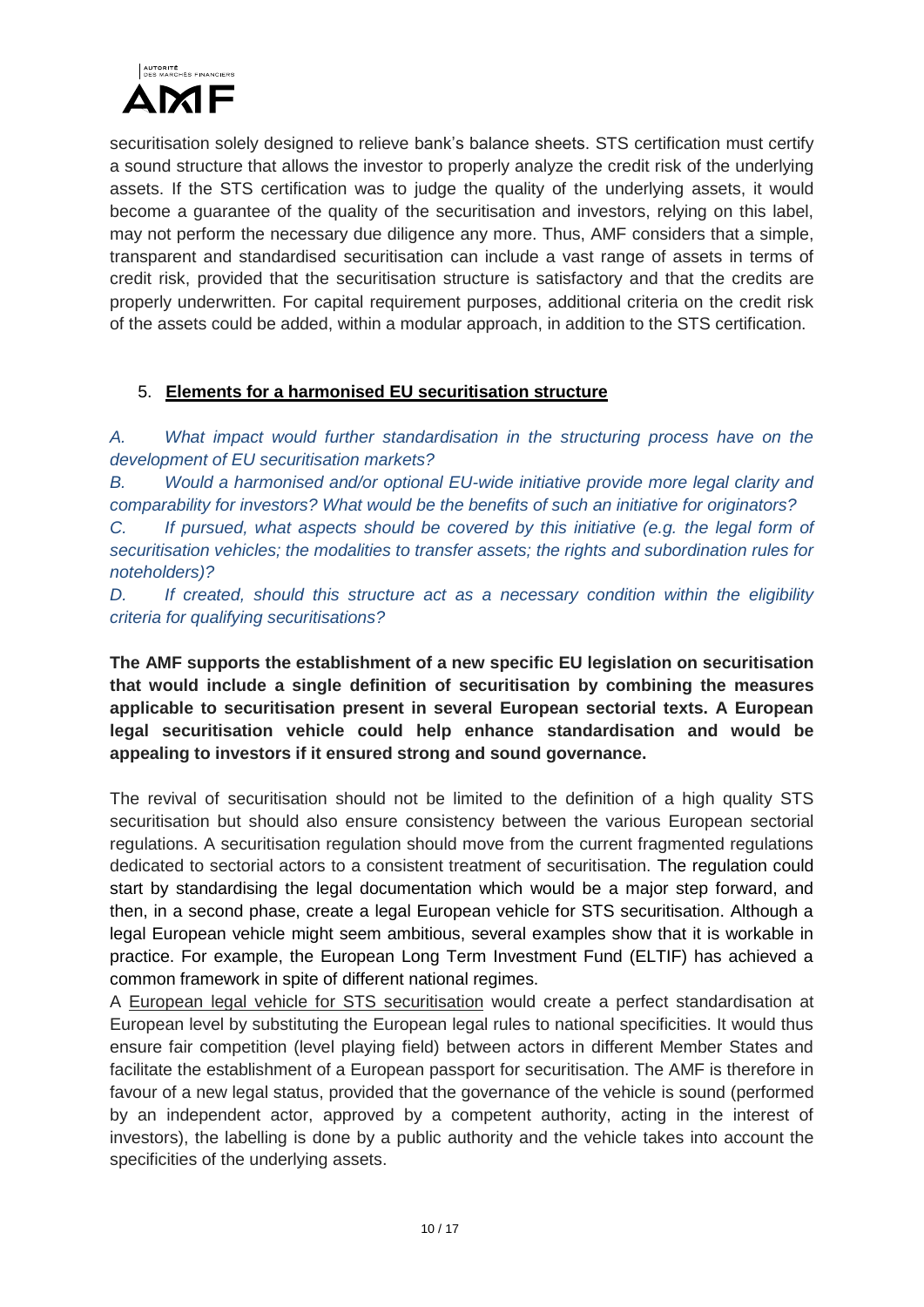

The legal framework of the European legal securitisation vehicle should specify investors' rights on the underlying asset, as well as all other assets (reserve account in case overcollateralisation, escrow account, trust account or special purpose account etc ...), the articulation of the various tranches of liabilities and potential bankruptcy of the securitisation vehicle. This legal status would also define the responsibilities of the various players in the securitisation structure and possible pursuits, sanctions or fines.

The biggest challenge in establishing this ambitious vehicle would be the application of a single law on bankruptcy of the vehicle counterparts. In terms of the underlying assets, however, the national bankruptcy law would remain applicable in case of bankruptcy of a company on which the vehicle is exposed.

This European vehicle could draw on a number of strong points of the French securitization vehicles (called "organisme de titrisation" - OT). In particular, under Article L214-169, L214- 173 and L214-175 of the French Monetary and Financial Code, the cash flows paid to a French securitisation vehicle (OT) can be credited to a trust account opened by a third party on behalf of the OT, to prevent the money being seized in case of bankruptcy. Moreover, according to book VI of the French Commercial Code, the OT is not subject to collective procedures for bankruptcy under French law; therefore, the creditors of the OT can not carry out civil enforcement actions on OT's assets, notwithstanding the payment waterfall.

Given the difficulties associated with the creation of a new European securitisation legal vehicle and considering the importance of boosting securitisation at European level in the short term, the new European regulation could establish a **standardised legal documentation**, for a transitional period, which would adapt to specificities of each Member State law. This master agreement would have to provide with specific provisions for different asset classes and would be more flexible than a common legal vehicle to adapt to national specificities. A master agreement could be used by both STS and non STS securitisation.

### *6.* **Standardisation, transparency and information disclosure**

*A. For qualifying securitisations, what is the right balance between investors receiving the optimal amount and quality of information (in terms of comparability, reliability, and timeliness), and streamlining disclosure obligations for issuers/originators?*

The AMF is of the opinion that transparency and reporting to investors should be adapted **depending on the underlying asset class**. The reporting and prospectus should be as harmonised as possible.

The following key elements would usefully enhance the quality of information:

- in terms of comparability: a fixed reporting frequency and a standardised reporting and prospectus format should be defined for each asset class.
- in terms of reliability: the reporting should be made available by the third party in charge of the governance of the vehicle, based on the information given by the issuer. The prospectus should be reviewed by this third party and updated as soon as risk triggers are reached.
- in terms of frequency: depending on the asset class, the frequency of reporting should be aligned on the frequency of payments to investors of the securitisation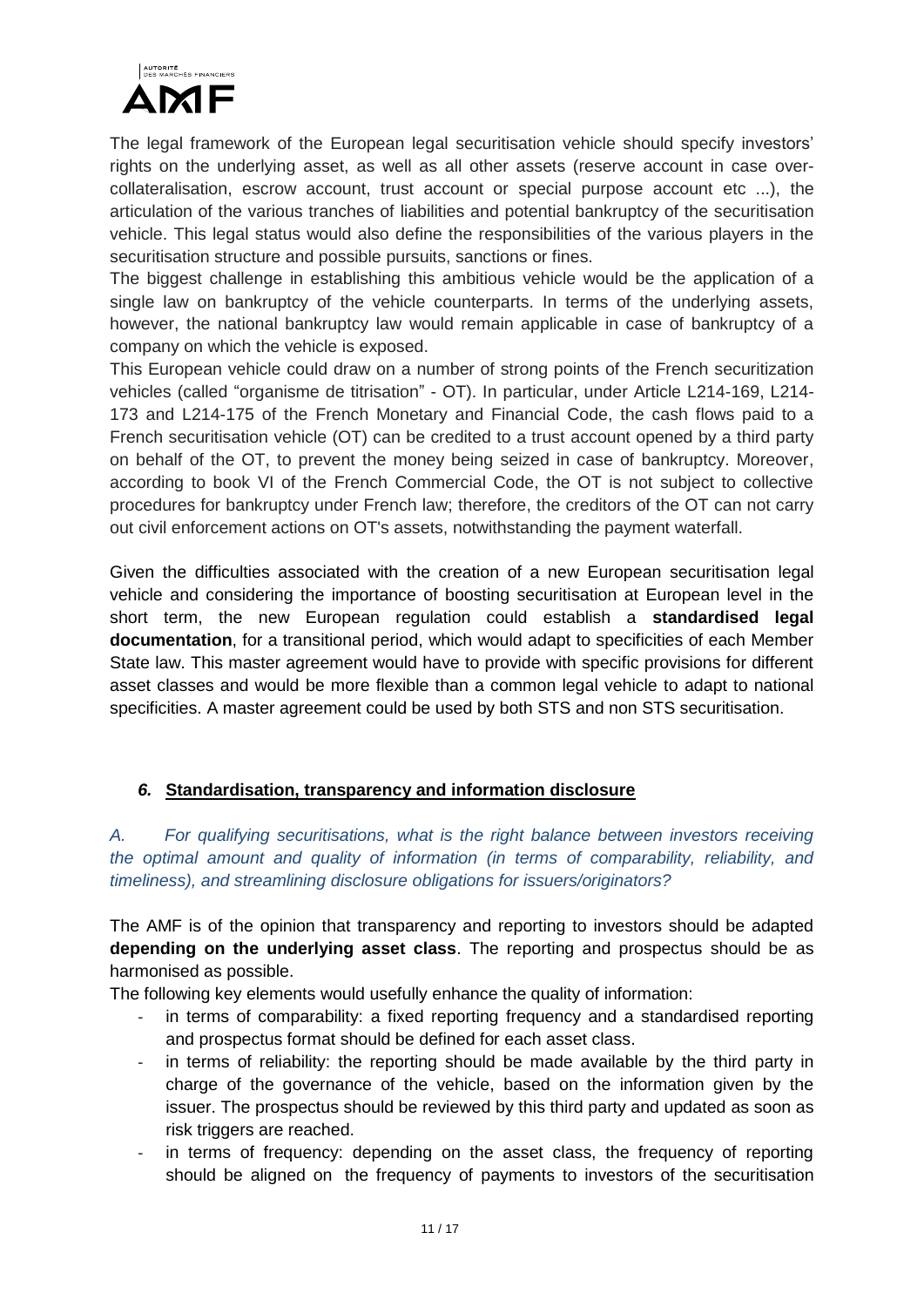

vehicle. The AMF is of the opinion that a bi-annual reporting would be the minimum frequency for the reporting so that the securitisation can be qualified as STS.

The securitisation website required by CRA 3 regulation is also a very important step towards further transparency. CRA III includes a duty of transparency for securitisation actors : article 8b) of Regulation 462/2013 amending Regulation (EC) No 1060/2009 on credit rating agencies defines responsibilities of issuers, originators and sponsors (of a structured finance instruments defined as securitisation referring to CRR) in providing information to investors. This information will be published on a dedicated website (to be determined by ESMA) in line with applicable local laws and will enable investors or prospecting investors to analyse and conduct stress tests on the structure of the transaction, underlying assets, cash flows, credit risk and collateral before determining whether to invest.

*B. What areas would benefit from further standardisation and transparency, and how can the existing disclosure obligations be improved?* 

See the answer to question 6/A.

*C. To what extent should disclosure requirements be adjusted – especially for loan-level data (*For example, securitisation encompassing revolving underlying assets (e.g. credit card receivables), compared to static pools (e.g. residential mortgages)*)– to reflect differences and specificities across asset classes, while still preserving adequate transparency for investors to be able to make their own credit assessments?*

As stated before, the AMF is of the opinion that the level of information which is necessary should depend on the underlying asset class. The information delivered on very granular portfolios should rely on statistical models and detailed indicators instead of on a loan by loan reporting.

On the contrary, the information delivered on non-granular portfolios, with an observable number of underlying assets, should be disclosed on a loan-level basis to enable investors to perform credit risk assessment on each underlying asset.

In any case, the investor should be aware of the evolution of the quality of the assets and the level of risk on the underlying pool. In particular, the reporting should inform the investor whenever a certain level of risk is achieved, or some pre-defined triggers are reached. The documentation should also be updated so as to reflect such changes.

#### *Extra comment:*

The AMF is of the opinion that ABCP securitisations should be dealt with separately and in a particular way in terms of information delivered to investors. Indeed, ABCP transactions present the following specificities:

Certain confidential information need to be kept secret at the risk of harming the corporate and interfering with the confidential relationship existing between the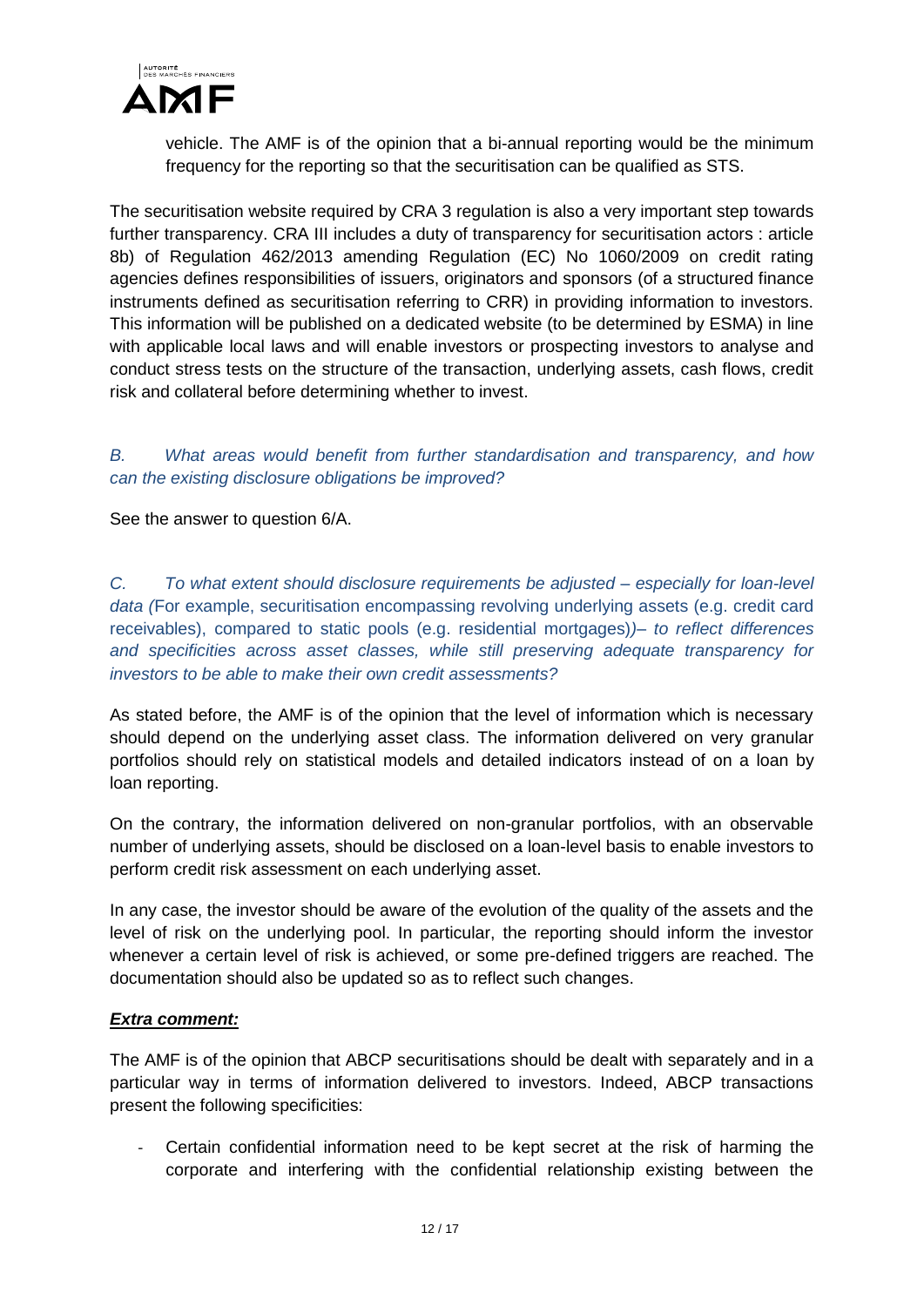

corporate and its customer (for example, the procedures and principles of the credit and collection policy –to ensure timely payment of its receivable accounts- of the corporate sellers);

- The information, on a loan-level basis, does not entirely reflect the level of risk taken, since the credit risk is fully or partly covered by external credit support;
- Larger ABCP programmes may contain between 800,000 and 1,000,000 single receivables at any given time, purchased from customers on almost daily basis. Therefore, when the reporting is sent to the investor, the data delivered can already be outdated.

For those reasons, the AMF is of the opinion that aggregate information should be disclosed to investors concerning the ABCP securitisation.

*7.A What alternatives to credit ratings could be used, in order to mitigate the impact of the country ceilings employed in rating methodologies and to allow investors to make their own assessments of creditworthiness?*

*7.B Would the publication by credit rating agencies of uncapped ratings (for securitisation instruments subject to sovereign ceilings) improve clarity for investors?*

*N/A*

### *7.* **Secondary markets, infrastructures and ancillary services**

*8.A For qualifying securitisations, is there a need to further develop market infrastructure?* 

*8.B What should be done to support ancillary services* (e.g. swaps providers, liquidity facility providers, depositaries)*? Should the swaps collateralisation requirements be adjusted for securitisation vehicles issuing qualifying securitisation instruments?*

It might be difficult for securitisation vehicles to make provisions for margin calls since they have no own funds. However, the AMF does not wish to provide a full exemption for securitisation vehicles to Regulation 648/2012 on derivatives traded over the counter, central counterparties and trade repositories (European Market Infrastructure Regulation EMIR), as it could expose counterparties of securitisation vehicles to significant risks.

Securitisation vehicles often have few restrictive rules under EMIR as they are considered as non-financial counterparties given the exemption for their manager provided by article 2.3 of AIFMD. Securitisation vehicles therefore don't have to post collateral for their derivatives under EMIR, unless their derivatives portfolio (excluding interest rates and foreign exchange hedging) reaches such volumes that the generated risk is comparable to the one created by financial counterparties.

The AMF is of the opinion that a securitisation vehicle governed by an approved entity exempted from AIFMD, which only uses derivatives to hedge the foreign exchange or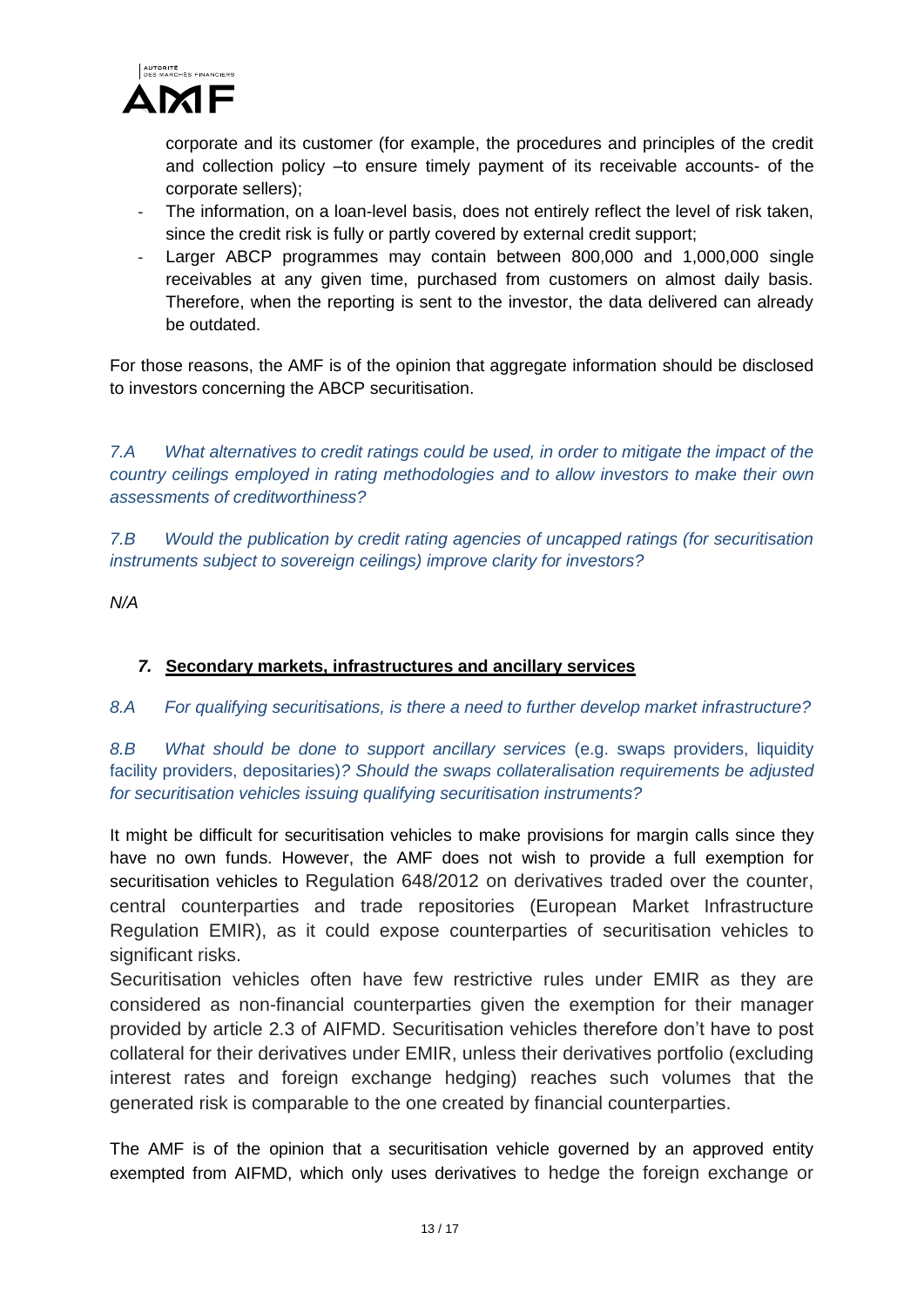

interest rate risks (one of the STS criteria according BCBS-IOSCO and EBA) should be a non-financial counterparty under EMIR and should not be required to post collateral. However, non STS securitisation should not benefit from any special exemption.

Moreover, the (un)availability of eligible swap providers and providers of other ancillary services has hindered the development of securitisation. The problem is specifically due to the overreliance on external credit ratings. Indeed external credit ratings are hard wired in contracts and internal regulations governing the functioning of securitisation. For rated transactions, it is generally accepted that credit rating agencies impose external "requirements" (in terms of credit ratings) to the securitisation structure as regards a series of external service providers that end up being determining and constraining parameters for the functioning of the structures. One option to explore might to see how monitoring the creditworthiness of ancillary service providers could be carried out by the third party referred to in question 1 in charge of the governance of the vehicle (similarly to what has been introduced in asset management in order to limit the reliance on CRA).

### *8.C What else could be done to support the functioning of the secondary market?*

*N/A*

## **8. Prudential treatment for banks and investment firms**

## **Prudential treatment is not in the direct field of AMF; hence, no detailed answers are provided in this section**.

**The AMF is of the opinion that the simple, transparent and standardised certification should be isolated from prudential treatment.** The STS label should be dissociated from the credit risk of the underlying assets in order to focus on simplifying the investors' analysis by guaranteeing the quality of the securitisation structure and limiting the conflicts of interest. The AMF does not wish to limit STS certification to securitisation transactions high rated underlying assets or to securitisation solely designed to relieve bank's balance sheets. STS certification must certify a sound structure that allows the investor to properly analyse the credit risk of the underlying assets. If the STS certification was to judge the quality of the underlying assets, it would become a guarantee of the quality of the securitisation and investors would not perform the necessary due diligence any more. Thus, AMF considers that a single, transparent and standardised securitisation can include any assets in terms of credit risk, provided that the securitisation vehicle structure is satisfactory and that the credits are properly underwritten.

### **For capital requirement purposes, additional criteria on the credit risk of the assets could be added in addition to the STS certification.**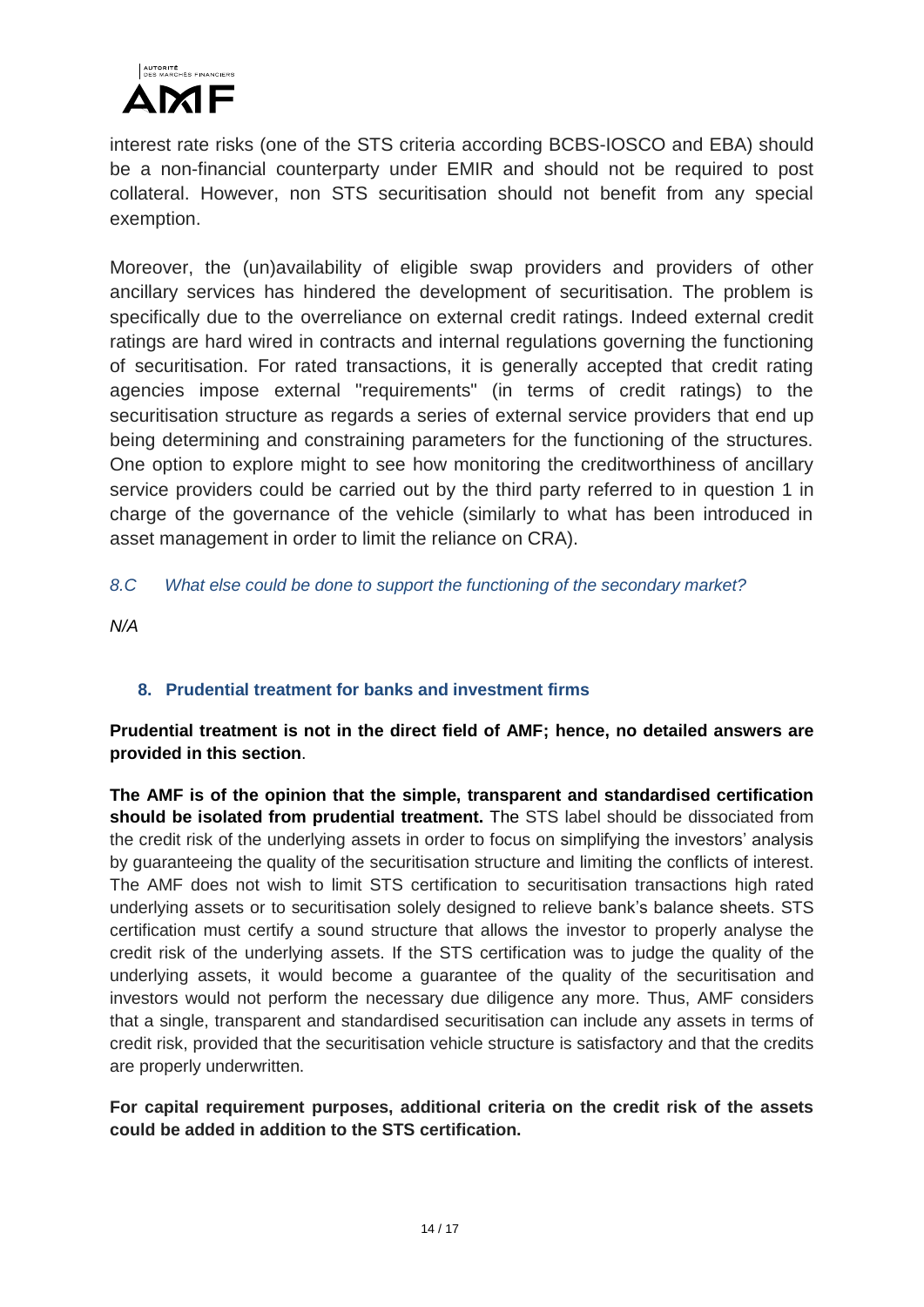

#### **A. All securitisation**

*9. With regard to the capital requirements for banks and investment firms, do you think that the existing provisions in the Capital Requirements Regulation adequately reflect the risks attached to securitised instruments?*

*N/A*

*10. If changes to EU bank capital requirements were made, do you think that the recent BCBS recommendations on the review of the securitisation frameworkconstitute a good baseline? What would be the potential impacts on EU securitisation markets?*

*N/A*

### **B. Qualifying (STC) securitisation**

11. *How should rules on capital requirements for securitisation exposures differentiate between qualifying securitisations and other securitisation instruments?* 

*N/A*

*12. Given the particular circumstances of the EU markets, could there be merit in advancing work at the EU level alongside international work?*

*N/A*

### **9. Prudential treatment of non-bank investors**

*13. Are there wider structural barriers preventing long-term institutional investors from participating in this market? If so, how should these be tackled?*

*N/A*

### **A. Insurance:**

*14.A. For insurers investing in qualifying securitised products, how could the regulatory treatment of securitisation be refined to improve risk sensitivity? For example, should capital requirements increase less sharply with duration?* 

*N/A*

*14.B. Should there be specific treatment for investments in non-senior tranches of qualifying securitisation transactions versus non-qualifying transactions?*

*N/A*

### **B. Other investors**

*15.A. How could the institutional investor base for EU securitisation be expanded?*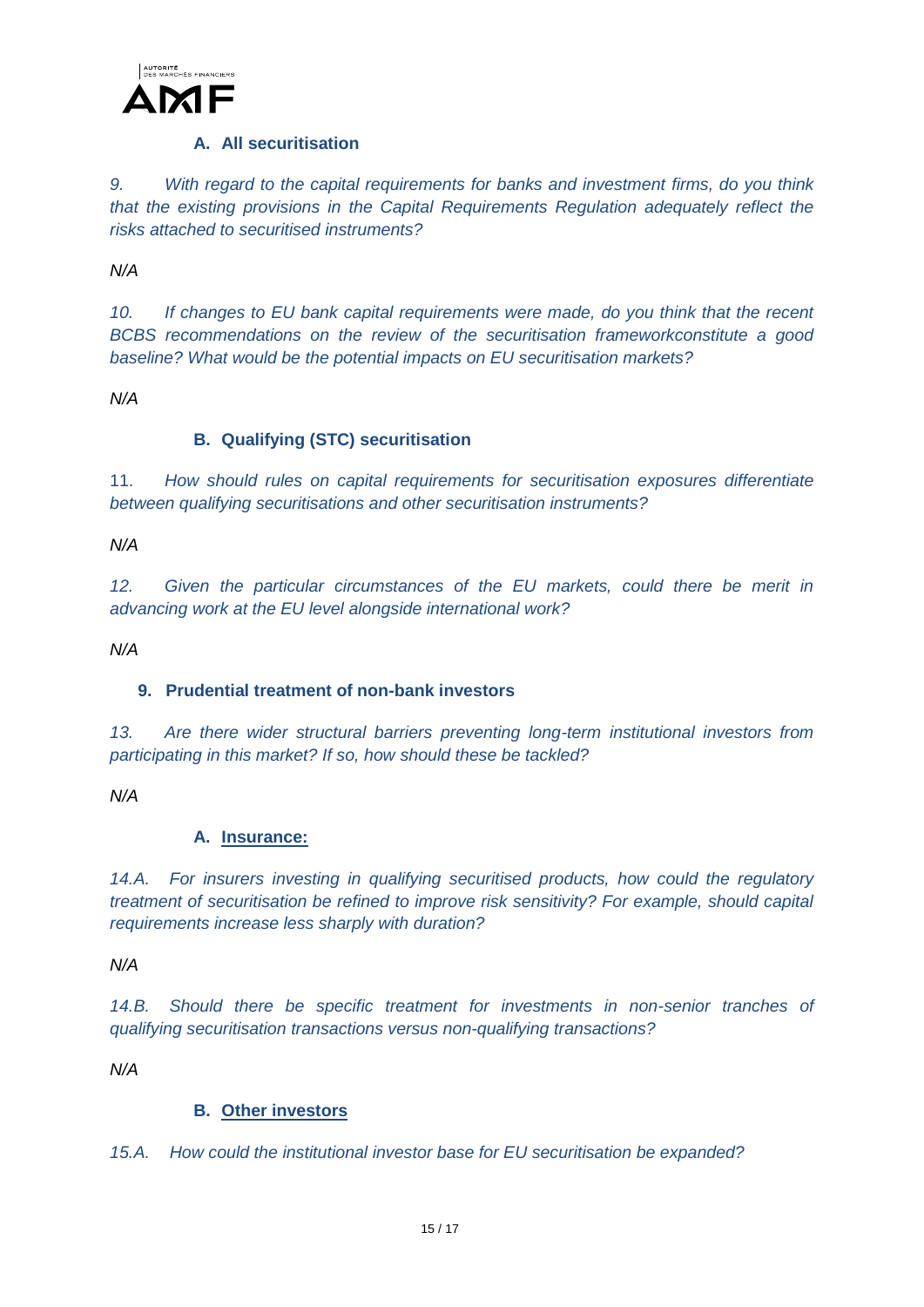

### *15.B. To support qualifying securitisations, are adjustments needed to other EU regulatory frameworks (e.g. UCITS, AIFMD)? If yes, please specify.*

Yes several adjustments would be useful.

The definitions of securitisation in different regulatory frameworks should be harmonised.

For instance, Directive 2007/16/EC (implementing the UCITS directive as regards the clarification of certain definitions) defines financial instruments that are backed by other assets in an inconsistent way and opens the door to circumvention. In order to avoid circumventions of UCITS's main requirements on investments (notably liquidity, valuation and transferability of eligible assets), the definition should be amended. For that purpose, aligning this amended definition with an AIFMD definition would contribute to clarity.

Another example is AIFMD which includes two definitions of securitisation:

-The first is '*securitisation positions'*, which actually refers to exposures to entities that perform securitisation under the prudential approach (tranching).

-The second definition is '*Securitisation Special Purpose Entities (SSPE)'*: entities whose sole purpose is to carry on a securitisation or securitisations within the meaning of Article 1(2) of Regulation (EC) No 24/2009 of the European Central Bank of 19 December 2008 concerning statistics on the assets and liabilities of financial vehicle corporations engaged in securitisation transactions and other activities which are appropriate to accomplish that purpose.

Having multiple definitions increases the legal risk and the possibility for loopholes. It is therefore crucial to add coherence to the multiple references to securitisation in EU law.

#### **10. Role of securitisation for SMEs**

#### 16.A. *What additional steps could be taken to specifically develop SME securitisation?*

SME financing could benefit from this securitisation framework but specific criteria must be used. In particular, criteria related to financial transparency and asset performance history should be adapted to reduce the administrative burden for SMEs. In addition it might be difficult to have enough history for a given small enterprise but possible to obtain data on similar companies. A transition period for these transparency requirements for S.T.S. securitisation would help actors bear the extra administrative costs.

*16. B. Have there been unaddressed market failures surrounding SME securitisation, and how best could these be tackled?*

*N/A*

16. C. *How can further standardisation of underlying assets/loans and securitisation structures be achieved, in order to reduce the costs of issuance and investment?*

*N/A*